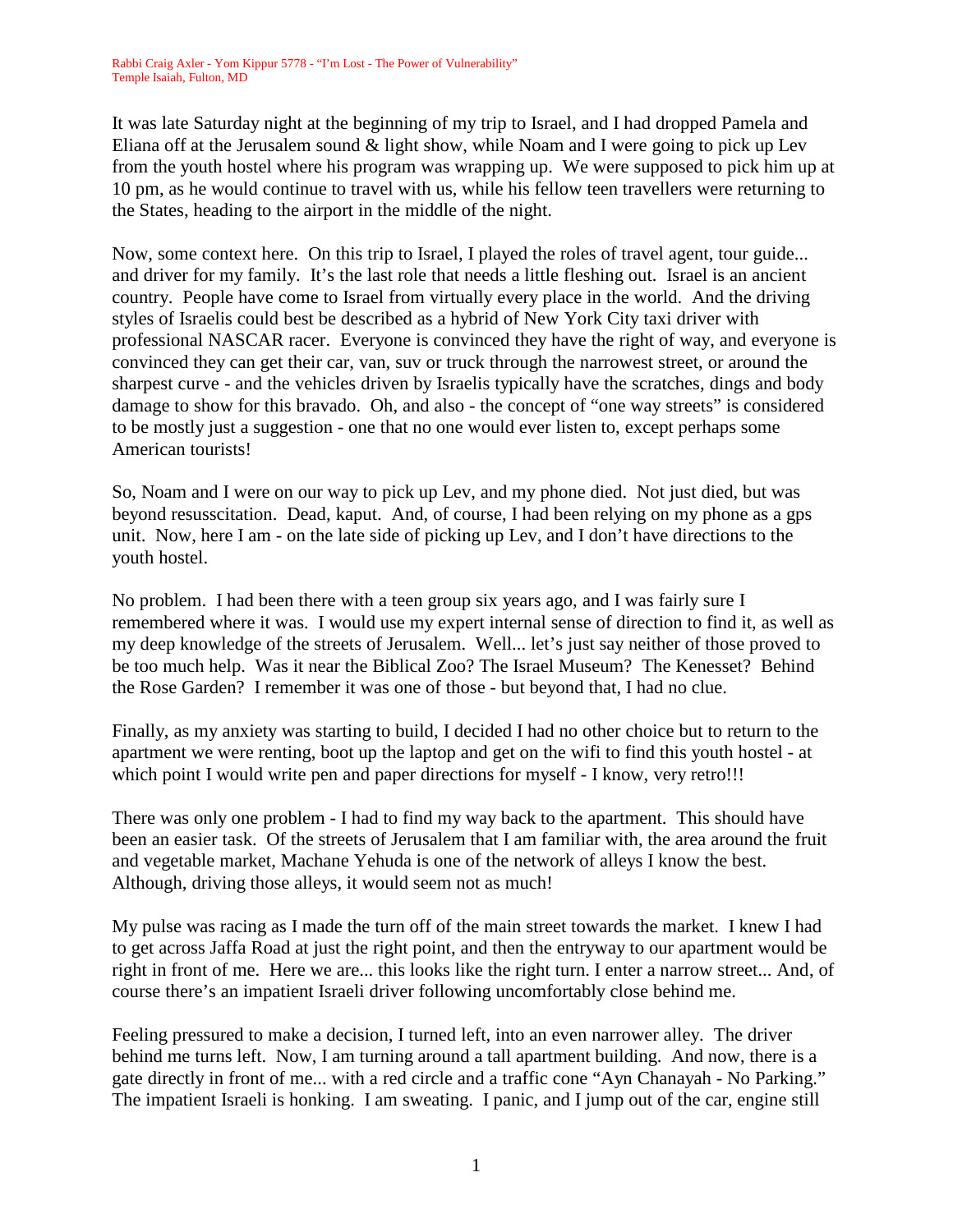running.

Now, I have to pause the action for just a moment here. Folks have asked me if I am fluent in Hebrew. And the answer is that while my Hebrew was better during the two separate years I lived in Israel, I can communicate like a fairly intelligent ten year old! But I discovered something of interest on this most recent trip. My Hebrew is actually at its best when I am arguing or otherwise agitated. Some day, an expert linguist will explain to me how it is that the foreign language centers of the brain are activated by the emotions of fear and anger!

Okay, so I have hopped out of my car, and now I am storming towards the other car, shouting: "*MAH ATAH ROTZEH MIMEINI*?!?!?! What do you want from me?!? I'm LOST!"

I'm a pretty calm guy. I'm pretty much a personal pacifist. I've never actually been in a fist fight. And I'm pretty sure that's a good thing. And, as I see the Israeli get out of his car, I think to myself "Idiot! What did you just do? Get out of your car? Storm towards an irate Israeli while shouting at him? He's probably Special Forces of Mossad. I'll never be heard from again!"

So, I'm storming towards him: "*MAH ATAH ROTZEH MIMEINI*?!?!?! I'm LOST!" and he, 6' 3" of chiseled Israeli machismo gets out of the car. Looks at me. Assesses the situation. Cracks a half of a smile. And says... (thick Israeli English accent): "Apparently so. You're in my driveway."

"*Atah yechol latet li l'histovev mikan*?" Would you let me turn around from here??? "Be my guest."

At this point, I get back in the car, try to still my nerves enough to turn the car around in this narrow little space. All the while, Noam is in the back seet, CRACKING UP!!! He thought my yelling was the funniest thing he'd ever seen!

Later, when we picked up Pam and Ellie, he recalled the whole situation: "Daddy was lost. Then he got out of the car and said 'SHAMAMAHHH! I'm lost!' and it was so funny!" It became a go-to joke for the rest of our time togehter: "SHAMAMAHHH! I'm lost!"

Of course, I made it back to the apartment. I got my directions. We rebooted my cell phone just in time to receive the message from Lev begging me to let him stay an extra hour. I drove this massive rental car through the Byzantine maze of streets all over Israel with such care that I didn't even get charged by the rental company for any scratches - and if you don't believe miracles still happen - that, right there is one, for sure!

So, why do I share this story tonight? (Aside from the desire to go back on my promise at Rosh HaShanah that I wouldn't make these holy days into "what I did on my summer vacation"?)

First: "*MAH ATAH ROTZEH MIMEINI*?!?!?! I'm LOST!"

It all starts with admitting the truth. I'm lost. *MAH ATAH ROTZEH MIMEINI?* What do YOU want from me? I just don't know. I'm lost.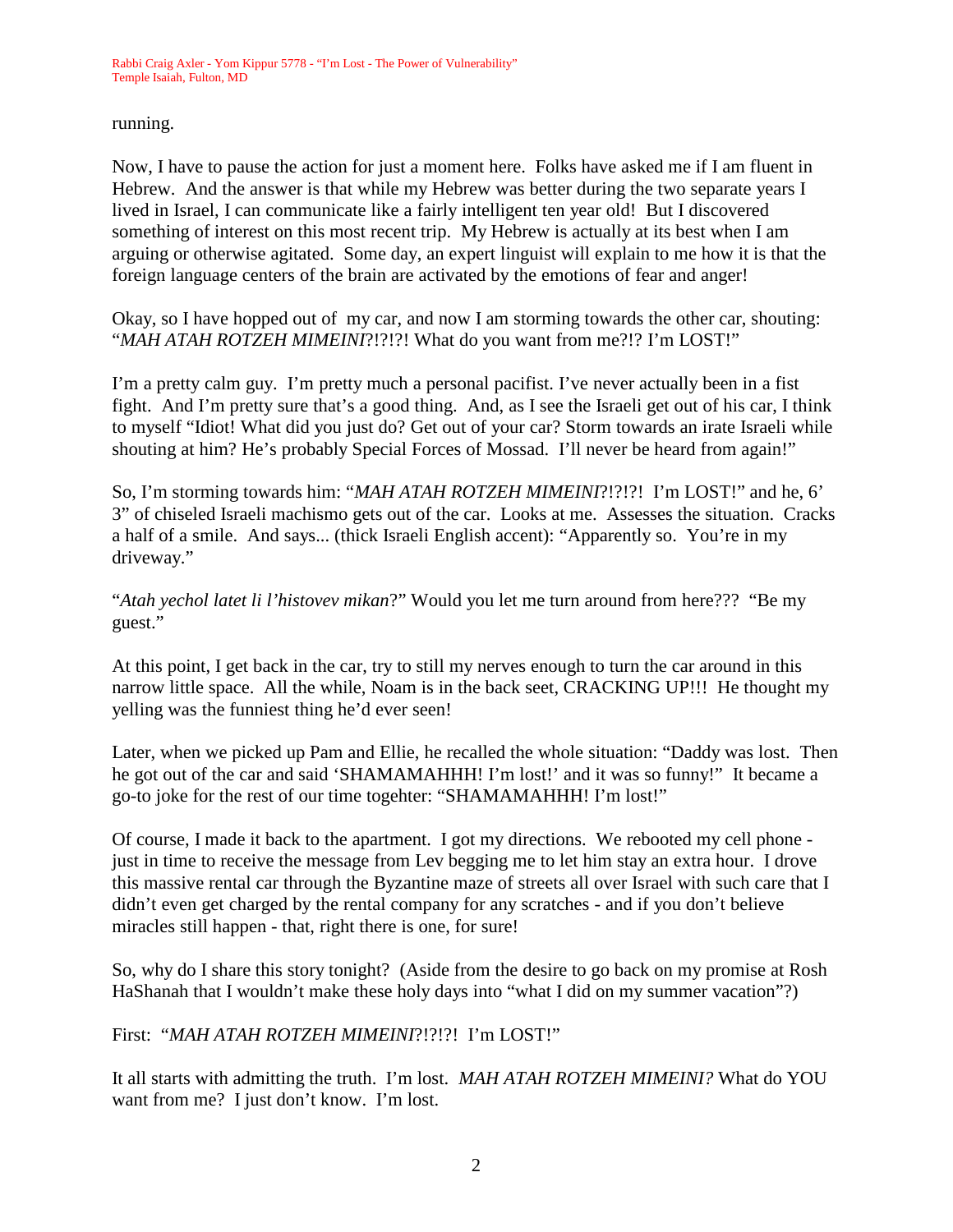We wander through our lives with so little certainty. Oh, yes, today we all rely on GPS technology. Like you, I have found myself even walking through the streets of an unfamiliar city, staring down at a rectangle of glass and computer chips, and relying on it to tell me - "exactly fifteen feet ahead and on the left, you will reach your destination." But what happens if I get there, and the GPS is wrong. What happens if I am standing exactly where it tells me I am supposed to be, and I still feel lost? Who do I believe - my smart phone or my beating heart?

What ever happened to deliberately WANDERING around a foreign city? To the experience of being lost as a virtue? There is little more invigorating than the honest discovery that is made through blindly wandering in unfamiliar territory - and that goes for cities, relationships, art, science and so much more!

A poet, Jose Alcantara, writes the following:

"If you have a compass, smash it. Nothing can point you to true anything, let alone true north. Besides - and never forget this - you are trying to get lost.

You may be gone for a long time so be sure not to pack food or water. It is only the hungry who feed, only the thirsty who are quenched. ... Write postcards telling everyone of you adventures. Be sure to lie, like a fox leaving false tracks. Someday they will thank you.

You will not know when you have arrived. But if you think you have, you haven't. If you think you haven't, you probably have..."<sup>1</sup>

So, there is certainly some value in being lost, in and of itself. We make new discoveries; we find places or things we didn't know we were seeking; we may even end up on a completely different journey that we didn't know we were meant to be on.

This afternoon, we'll read the iconic Yom Kippur story of Jonah fleeing from God's task. In the hull of the ship; in the belly of the great fish; on the shores of Nineveh - Jonah never intended to be in any of these places, but he was just where God needed him. And, sometimes, our wandering takes us - unaware - to the exact places where we need to be. Pause for a moment, and give thanks for some unexpected journey, or piece of your path that you did not know was even a part of your story until you found yourself in it.

Of course - in the story I've shared so far, I was NOT grateful to be sandwiched in between the impatient Israeli driver and the entrance to his driveway, stressing out that I was late picking up

<sup>1.</sup> https://onbeing.org/blog/if-you-have-a-compass-smash-it/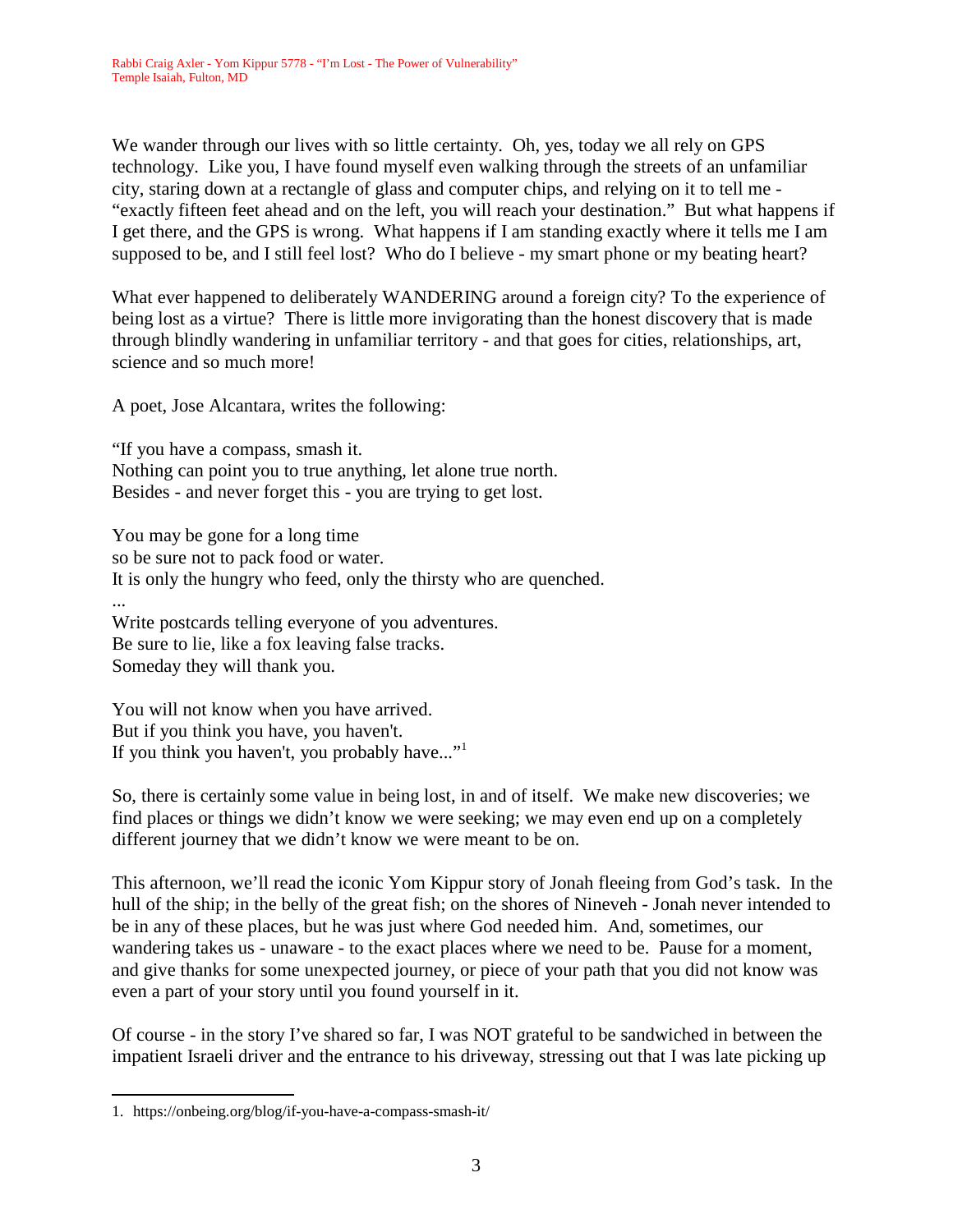my son from a place I had no idea how to find.

No. At that moment, I was just simply LOST.

Pulse racing, I had driven from street to street in a neighborhood of Jerusalem that I really only half-way know; and the last thing I wanted to admit - the thing I put off for far too long, even to the point I just started making random turns - I did not want to admit that I was lost.

But once I did, once I could voice those words, my own energy shifted - and so did the energy of the big Israeli, who I'm sure was getting ready to punch me! But, admitting my own failure, my own vulnerability - "I'm lost" - changed the dynamic completely.

I was not lost in a virtuous sense. I was not making lovely discoveries by blindly turning this way and that in the labyrinthe of Machaneh Yehudah. I was lost, in need of direction, in need of help. But help would not be forthcoming until I admitted it, until I was able to call out - "I'm lost."

In a spiritual sense, this is a day, this is a season for calling out "I'm lost." For asking, with sincerity of heart, "Give me a little space to turn around." All I need is a little space, just enough to figure out how to get on the right path, because I know that where I am right now - there's a big "do not enter" sign, "no parking," "I can't stay here, but I don't know what else to do!" "*Atah yechol latet li l'histovev mikan*?" Would you just give me a little bit of space so I can turn around? I hear his voice, "Be my guest."

Of course, there's turning around, and then there's TURNING AROUND.

*Teshuvah* - The essence of these days of Rosh HaShannah and Yom Kippur, as well as the time betweeen, called "*Aseret Y'mei Teshuvah* - The Ten Days of Turning Around." This is the time, if ever, to get ourselves back on the right track, to restore the path we are meant to be on, or at least to seek to get closer to some clarity on that question. *Teshuvah* is the Return we seek with those that we've hurt or alienated in this past year; and *Teshuvah* is the Return to our highest essence, the person God has created us as capable of being.

And this is the space - these prayers we will say; the words in the books, in our hearts; the experience of emptying our bellies so that we can re-fill our souls; THIS is the space in which we turn around - and it is narrow, indeed. (11")

Rabbi Abraham Joshua Heschel points out that there is a complement to our search, our trying to find a way in this world, our turning and returning. Judaism, he teaches, insists that we - as human beings - are searching for God; but that similarly, God is searching for us!

The very first question God asks in the Torah is *Ayeka* - Where are you?<sup>2</sup> Intended for the first human beings - as Adam and Eve were hiding in the Garden of Eden, ashamed of their nakedness, their vulnerabilities, their conscious actions - this question continues to echo

<sup>2.</sup> Genesis 3:9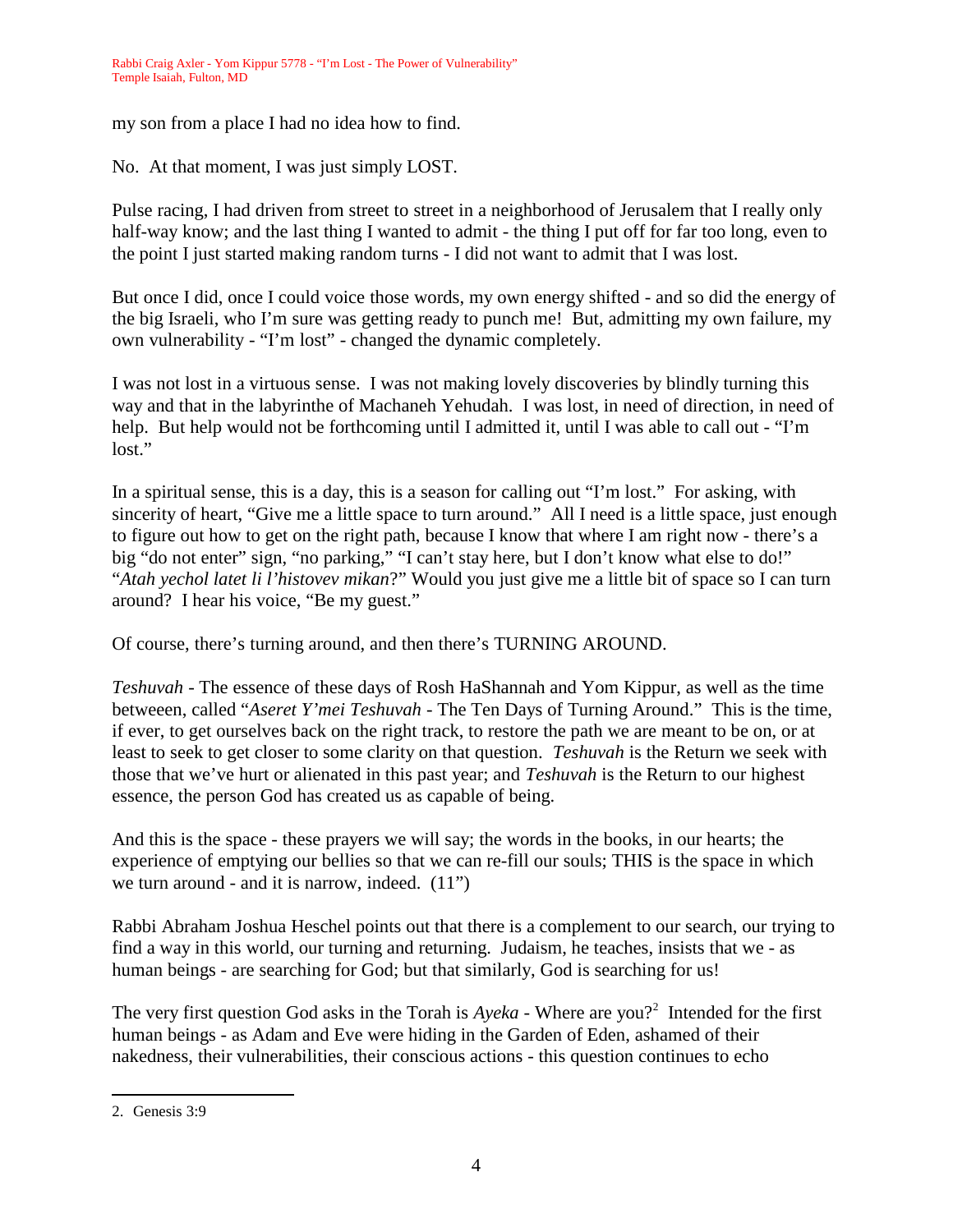throughout eternity: *Ayeka* - Where are you? Heschel writes:

"When Adam and Eve hid from God's presence, the Lord called: *Where are you*? It is a call that goes out again and again. It is a still small echo of a still small voice, not uttered in words, not conveyed in categories of the mind, but ineffable and mysterious, as ineffable and mysterious as the glory that fills the whole world. It is wrapped in silence; concealed and subdued, yet it is as if all things were the frozen echo of the question: *Where are you*? ... Religion consists of *God's question and man's answer.* The way *to* faith is the way *of* faith. The way to God is a way of God. Unless God asks the question, all our inquiries are in vain."<sup>3</sup>

Most of the traditional commentators<sup>4</sup> point out a fairly obvious problem with God's question to Adam in the Garden of Eden. God is portrayed calling out to the man: "*Ayeka* - Where are you?" But the biblical text must have a concept that this question can not possibly be understood as a literal. God is everywhere and knows everything. Even here, in the Garden of Eden, there's really no place to hide from God. You can't disappear into a crowd when you're the only human beings created so far! So, what is the deeper nature of God's question?

RaShI replies: "God knows exactly where Adam was - but God nevertheless asks the question *LiKaneis Imo BiDvarim* - in order to enter into conversation with him."

To enter into conversation. To begin to help process, together with Adam and Eve, the nature of their actions, their failure to follow the correct path, the impact it will have on their journey. *Ayeka* is an opening - an invitation towards the process of *Teshuvah*, of Turning Around.

God's question is an invitation to Adam and Eve to own up to their behavior, to admit their vulnerability, to acknowledge that they are lost - and, most fitting for our prayers here on Yom Kippur, to enter into a process of *Teshuvah* BECAUSE God wants nothing more than to find them innocent<sup>5</sup>, or at least attempting to get back on the right track. We read earlier in the service:

"You are everything that we praise You for; slow to anger, quick to forgive. You do not wish the death of sinners, but urge them to return from their ways and live. Until the day of death, You wait for them; You accept them at once if they return."<sup>6</sup>

But, in order to get there, we need to first call out, "I'm lost." To be vulnerable enough to admit this. The most current research on the topic of vulnerability is that popularized by Brené Brown<sup>7</sup>, who has the following to say about the positive results that come from admitting our failures, acknowledging who we are, how we are made, and what we've done. She writes:

"Owning our story can be hard but not nearly as difficult as spending our lives running from it. Embracing our vulnerabilities is risky but not nearly as dangerous as giving up on love and

<sup>3.</sup> Abraham Joshua Heschel, *God in Search of Man*, p. 137 (adapted)

<sup>4.</sup> Beginning with RaShI

<sup>5.</sup> See for a full exploration of this theme *Midrash Tanchuma, Tazria 9*

<sup>6.</sup> *Mishkan HaNefesh* for Yom Kippur, p. 214

<sup>7.</sup> For a beautiful animation of this theme, watch this: https://www.youtube.com/watch?v=vwFN6r7Y\_Sg